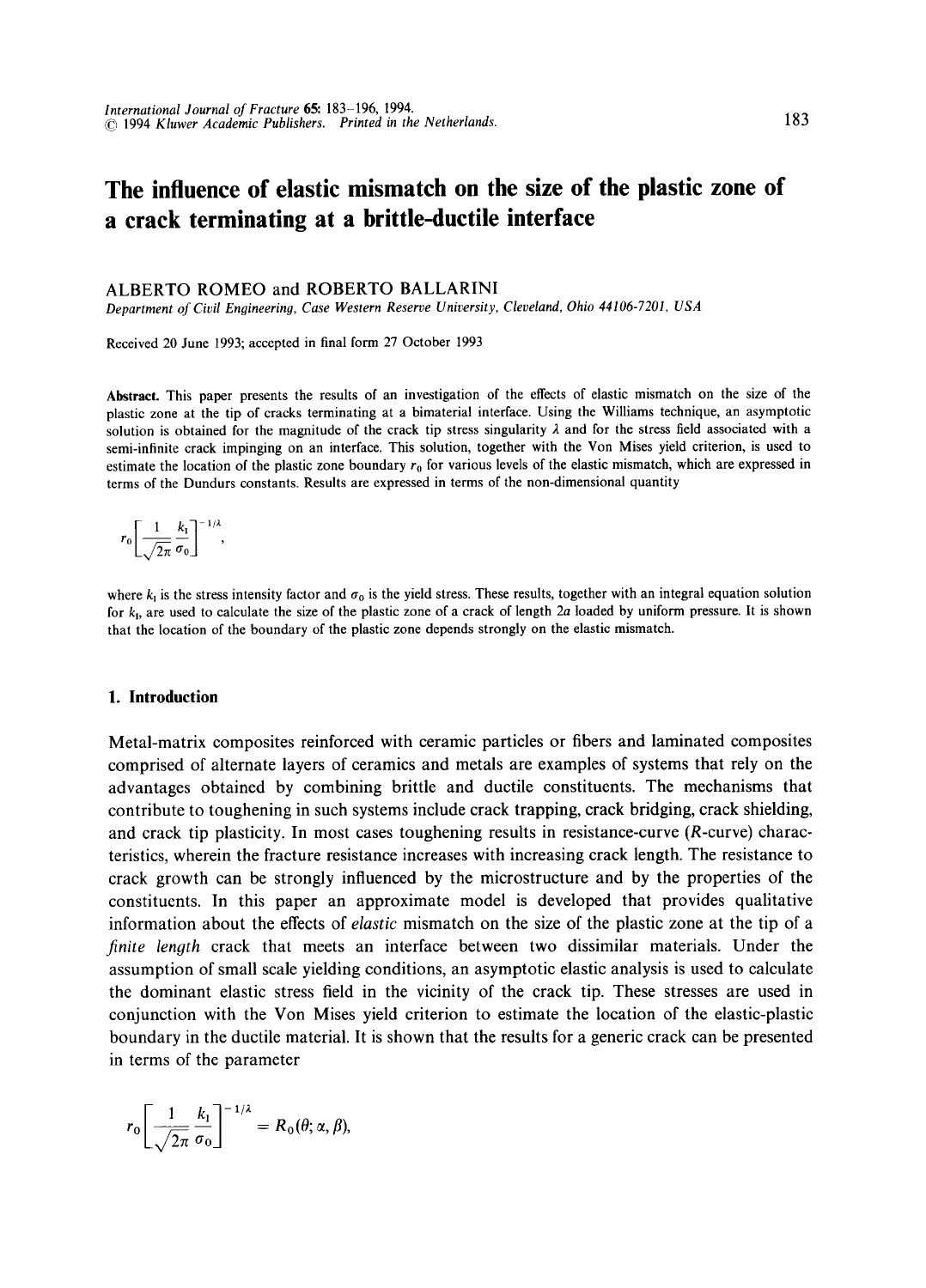where  $\alpha$  and  $\beta$  are the Dundurs parameters,  $\theta$  is the polar angle measured with respect to the crack plane,  $k_1$  is the stress intensity factor,  $\lambda$  is the strength of the stress singularity and  $\sigma_0$  is the yield stress. The calculated results indicate that  $R_0$  is a strong function of the Dundurs parameters, as it has also been shown by He et al. [1] using the finite element method. However, to evaluate the size of the plastic zone in the yielding material, the stress intensity factor at the interface must be determined for each level of elastic mismatch; in fact, for a bimaterial system  $k_1$  not only depends on geometry and loading (as in the case of homogeneous systems) but it is strongly influenced by the Dundurs parameters. As an application, the size of the plastic region induced at the interface by a Griffith crack loaded by uniform pressure is evaluated.

In the next section Zak and Williams' [2] asymptotic analysis of a semi-infinite crack that touches a bimaterial interface is rederived, and the results are used to calculate  $R_0$ . The third section presents a singular integral equation solution for the stress intensity factors of a Griffith crack terminating at a bimaterial interface. These are used to study the effects of elastic mismatch on the location of the elastic-plastic boundary.

# **2. Asymptotic analysis**

The asymptotic problem analyzed is shown in Fig. 1. A mode I semi-infinite crack terminates at the interface between two elastic isotropic half-planes with shear moduli  $\mu_i$  and Poisson's ratios  $v_i$  (i = 1, 2). Following Zak and Williams [2] the stress state associated with this problem is derived from a pair of Airy stress functions  $\chi^{(i)}(r, \theta)$  whose general form in polar coordinates can be written as

$$
\chi^{(i)}(r,\theta) = \{A_1^{(i)}\cos(\lambda - 2)\theta + A_2^{(i)}\sin(\lambda - 2)\theta + A_3^{(i)}\cos\lambda\theta + A_4^{(i)}\sin\lambda\theta\}r^{2-\lambda}; \quad i = 1, 2, \quad (1)
$$

where superscript  $(i)$  denotes 'in material  $i'$ .



*Fig. 1.* Semi-infinite crack terminating at a bimaterial interface.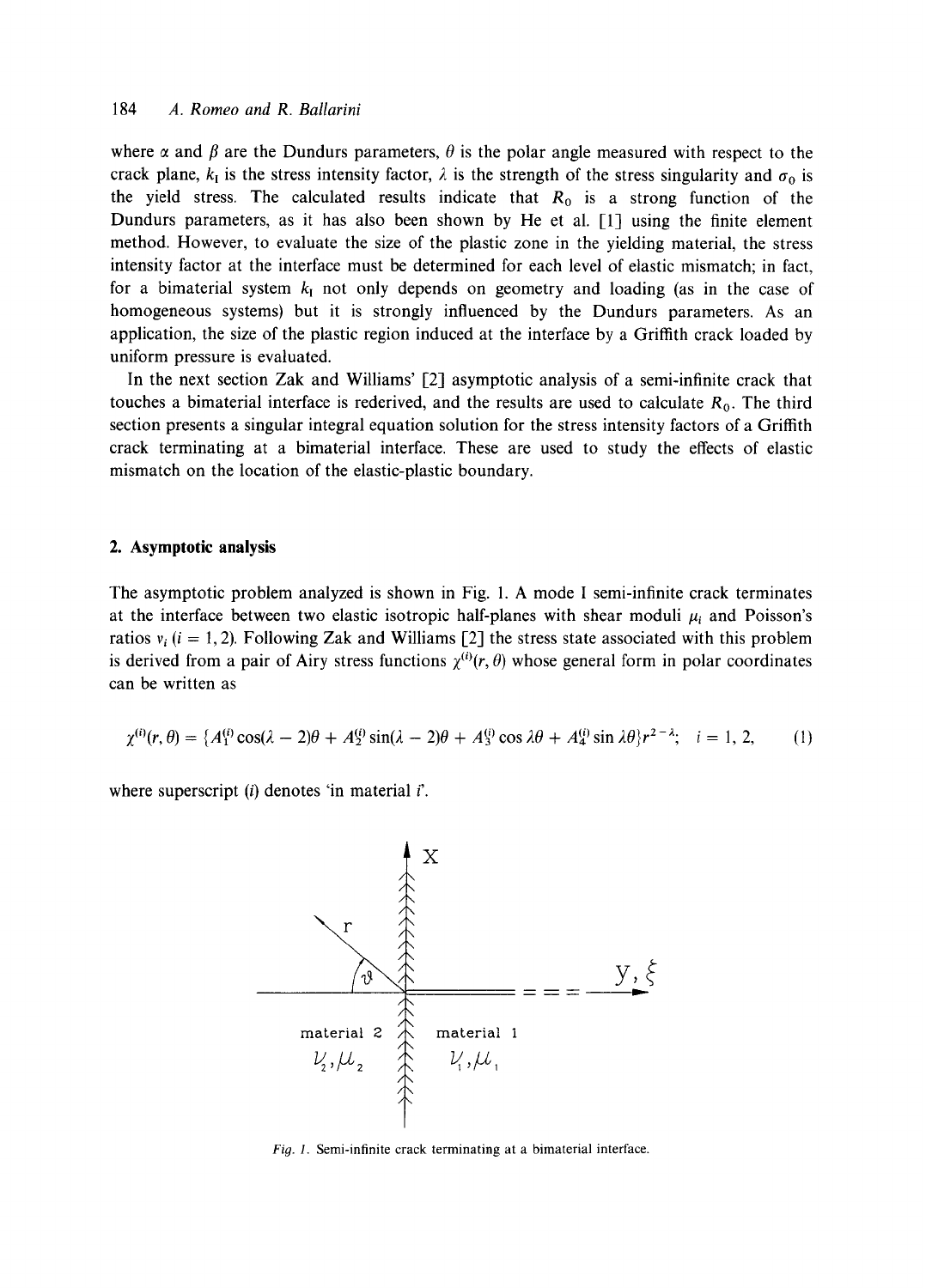The stress field can be obtained by differentiation of the Airy stress functions, and the strain and displacement fields can be determined using Hooke's law and integration, respectively [3]. The eight constants (four for each half-plane)  $A^{(i)}_j$  are determined for the following equilibrium, displacement continuity, and crack traction conditions

$$
\sigma_{\theta\theta}^{(1)}(r,\pi) = \sigma_{r\theta}^{(1)}(r,\pi) = 0,
$$
\n
$$
\sigma_{\theta\theta}^{(1)}(r,\frac{1}{2}\pi) = \sigma_{\theta\theta}^{(2)}(r,\frac{1}{2}\pi),
$$
\n
$$
\sigma_{r\theta}^{(1)}(r,\frac{1}{2}\pi) = \sigma_{r\theta}^{(2)}(r,\frac{1}{2}\pi),
$$
\n
$$
u_r^{(1)}(r,\frac{1}{2}\pi) = u_r^{(2)}(r,\frac{1}{2}\pi),
$$
\n
$$
u_{\theta}^{(1)}(r,\frac{1}{2}\pi) = u_{\theta}^{(2)}(r,\frac{1}{2}\pi),
$$
\n
$$
u_{\theta}^{(2)}(r,0) = 0,
$$
\n
$$
\sigma_{r\theta}^{(2)}(r,0) = 0.
$$
\n(2)

The solution of the resulting eigenvalue problem leads to the characteristic equation for the stress singularity  $\lambda$ 

$$
\cos(\lambda \pi) = \frac{2(\beta - \alpha)}{(1 + \beta)} (1 - \lambda)^2 + \frac{\alpha + \beta^2}{1 - \beta^2}; \quad 0 \le \lambda < 1,
$$
\n(3)

where  $\alpha$  and  $\beta$  are the Dundurs constants [3]

$$
\alpha = \frac{\mu_2(\kappa_1 + 1) - \mu_1(\kappa_2 + 1)}{\mu_2(\kappa_1 + 1) + \mu_1(\kappa_2 + 1)}; \quad \beta = \frac{\mu_2(\kappa_1 - 1) - \mu_1(\kappa_2 - 1)}{\mu_2(\kappa_1 + 1) + \mu_1(\kappa_2 + 1)}.
$$
\n(4)

 $\kappa_i = 3 - 4v_i$  for plane strain, and  $\kappa_i = (3 - v_i)/(1 + v_i)$  for plane stress.

Equation (3) was first introduced, using a less compact set of elastic constants, by Zak and Williams [2]. The loci of constant  $\lambda$  in the  $\alpha$ ,  $\beta$ -plane are shown in Fig. 2. As pointed out by Dundurs [4], this plot shows that for  $\alpha \rightarrow 1$  the quantity  $\lambda$  is more sensitive to the mismatch in the Poisson's ratios than to that in the shear moduli; the opposite is true for  $\alpha \rightarrow -1$ . The corresponding eigenfunctions,  $\chi^{(i)}(r, \theta)$ , are determined to within one multiplicative constant which is usually expressed in terms of the stress intensity factor,  $k<sub>1</sub>$ , so that the dominant part of the stress field becomes

$$
\frac{\sigma_{\theta\theta}^{(i)}}{\sqrt{2\pi}}\frac{k_1}{r^{\lambda}} = f_{\theta\theta}^{(i)}(\theta;\alpha,\beta); \quad \frac{\sigma_{r\theta}^{(i)}}{\sqrt{2\pi}} = f_{r\theta}^{(i)}(\theta;\alpha,\beta); \quad \frac{\sigma_{rr}^{(i)}}{\sqrt{2\pi}} = f_{rr}^{(i)}(\theta;\alpha,\beta).
$$
\n(5)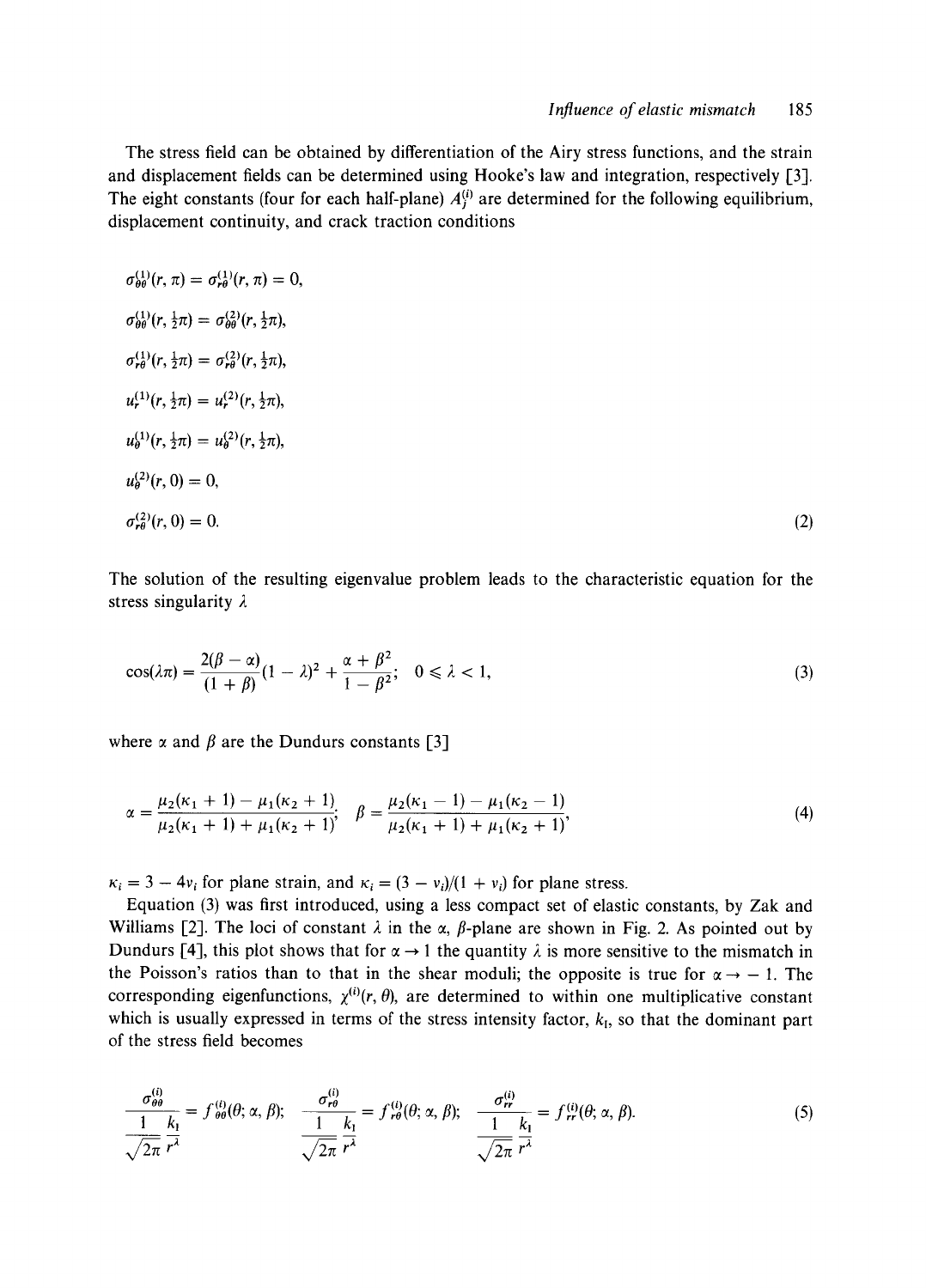



Selected plots of  $f_{\theta\theta}^{(i)}$ ,  $f_{\theta\theta}^{(i)}$  and  $f_{\theta\theta}^{(i)}$  (whose expressions are not presented here) for different values of  $\alpha$  and  $\beta = 0.25\alpha$  are shown in Figs. 3–5. These particular values of the Dundurs constants were chosen based on Suga's observation [5] that for most of the systems of practical importance the  $\beta$  values range between  $-0.05$  and 0.24, while the  $\alpha$  values span the whole region in the  $\alpha$ ,  $\beta$ -plane. It is observed that the elastic mismatch has a major influence on the radial stress, as evidenced by the increasingly sharper discontinuity of  $f^{(i)}_{rr}$  across the

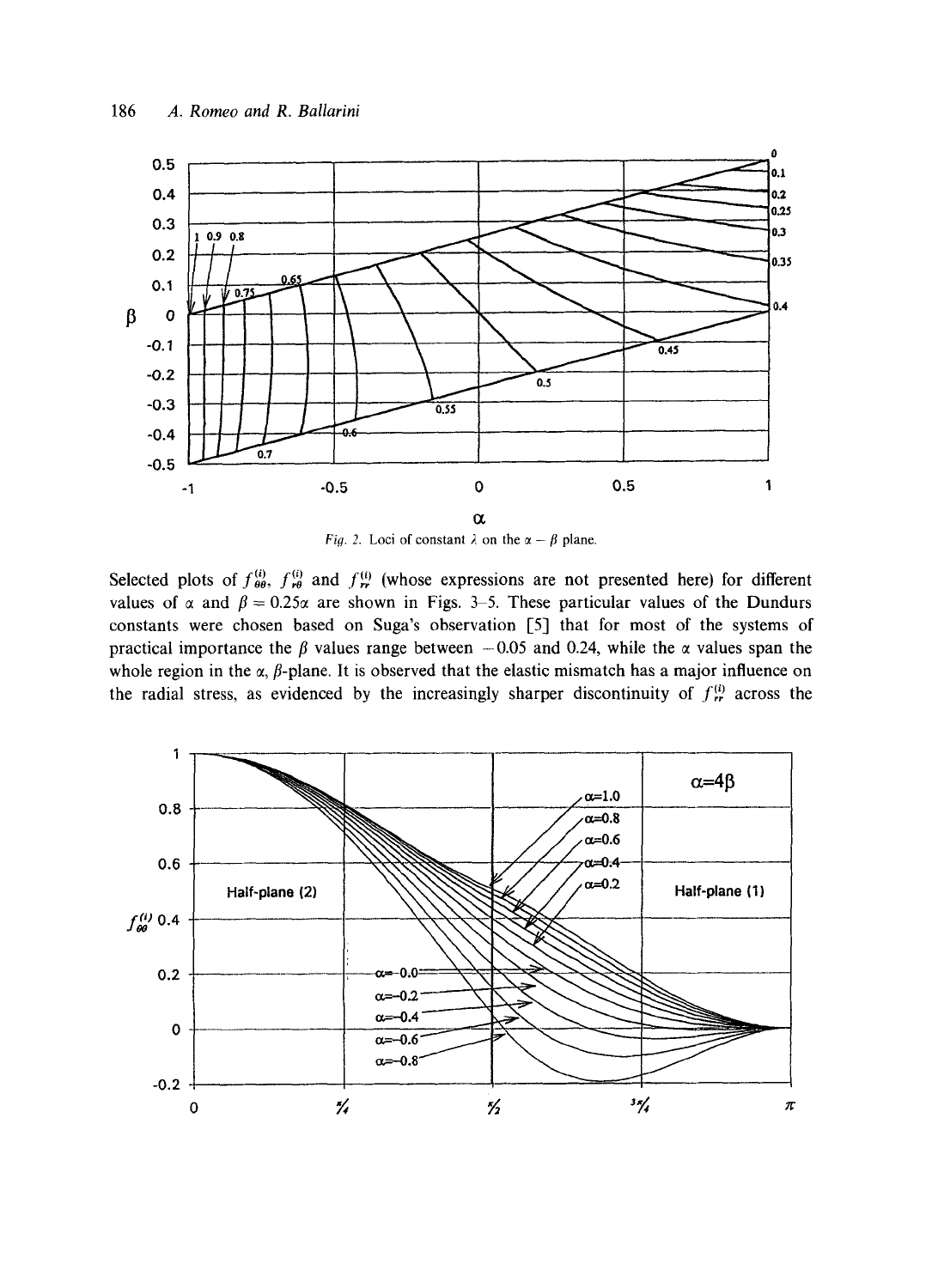

*Fig. 4.* Angular variation of  $f_{\rm ref}^{(i)}$  for selected material combinations.



*Fig. 5.* Angular variation of  $f<sub>r</sub><sup>(i)</sup>$  for selected material combinations.

interface as  $|\alpha|$  increases. Furthermore, for relatively large negative values of  $\alpha$ , which correspond to the crack being in the stiffer material, a compressive radial stress field develops along the crack faces.

The Von Mises yield criterion,  $J_2 = \sigma_0^2/3$ , is combined with the asymptotic stress field to estimate the extent of the elastic-plastic boundary in the ductile material of a brittle-ductile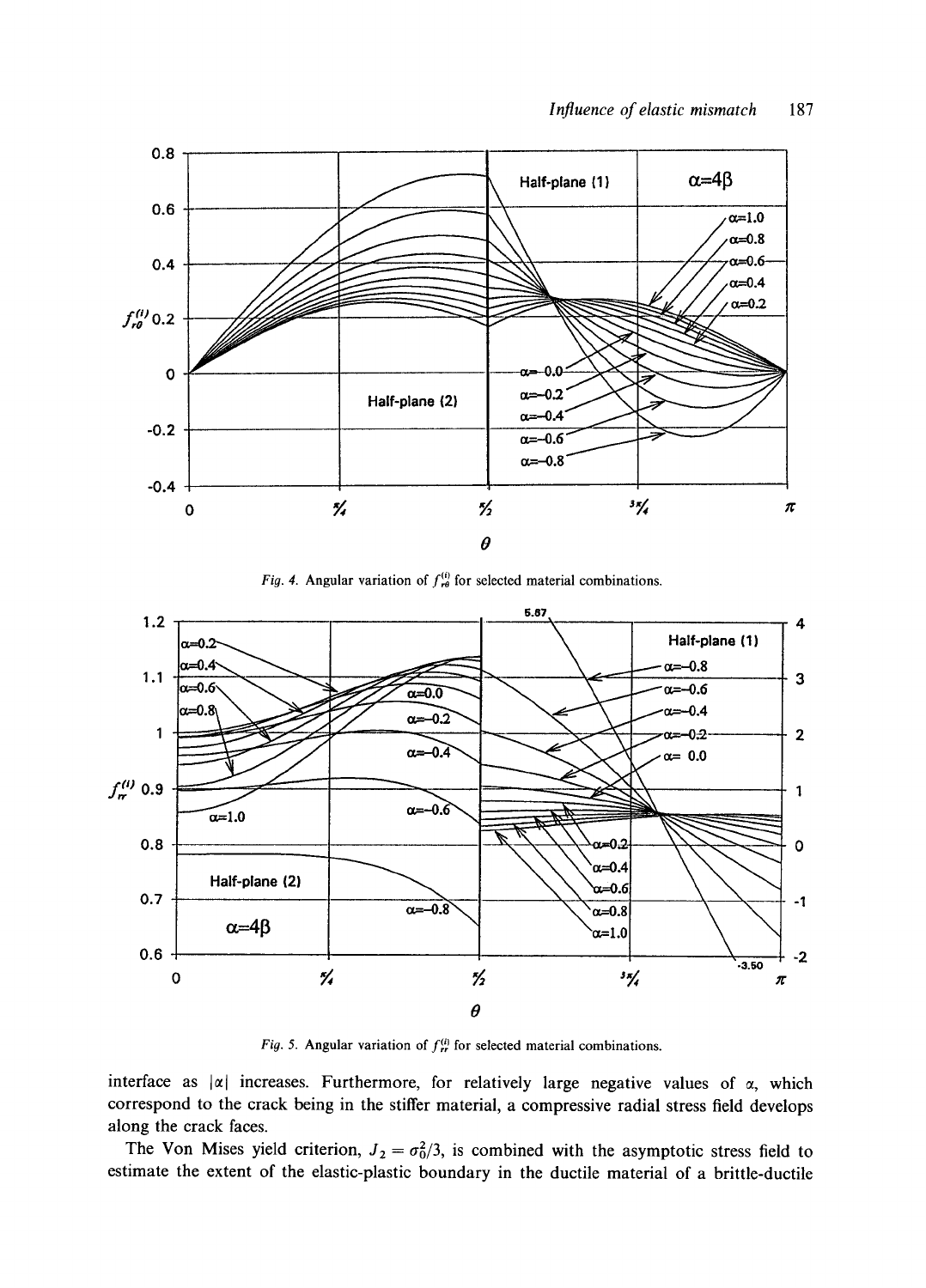# 188 *A. Romeo and R. Ballarini*

system. In the following, the notation *ductile-brittle system* refers to the case when material 1 is yielding and material 2 is elastic; vice versa for *brittle-ductile system.* The size of the plastic zone in the yielding region, which is a function of the Dundurs constants and the polar angle, is given in non-dimensional form by

$$
R_{0,\sigma}^{(i)} \equiv \frac{r_{0\sigma}^{(i)}}{\left[\frac{1}{\sqrt{2\pi}} \frac{k_1}{\sigma_0^{(i)}}\right]^{1/\lambda}} = [f_{\theta\theta}^{(i)^2} - f_{\theta\theta}^{(i)} f_{rr}^{(i)} + f_{rr}^{(i)^2} + 3 f_{r\theta}^{(i)^2}]^{1/2\lambda}
$$
(6)

for plane stress and

$$
R_{0,e}^{(i)} \equiv \frac{r_{0e}^{(i)}}{\left[\frac{1}{\sqrt{2\pi}} \frac{k_1}{\sigma_0^{(i)}}\right]^{1/\lambda}} = \left[f_{\theta\theta}^{(i)^2} - f_{\theta\theta}^{(i)} f_{rr}^{(i)} + f_{rr}^{(i)^2} + 3f_{r\theta}^{(i)^2} + v_{\theta}^{(i)} (v_{\theta}^{(i)} - 1)(f_{\theta\theta}^{(i)} + f_{rr}^{(i)})^2\right]^{1/2\lambda} \tag{7}
$$

for plane strain.

A graphic representation of  $R_{0,\sigma}^{(i)}$  (plane stress) for  $\alpha = 4\beta$  is given in Figs. 6 and 7. Figure 6 corresponds to *brittle-ductile systems* and Fig. 7 corresponds to *ductile-brittle systems.* Analogously,  $R_{0,\varepsilon}^{(i)}$  (plane strain) is presented in Figs. 8 and 9 for  $\alpha = 4\beta$  and  $v^{(1)} = v^{(2)} = \frac{1}{3}$ . A



*Fig. 6.* Contours of  $R_{0,\sigma}^{(2)}$  (plane stress) for selected material combinations.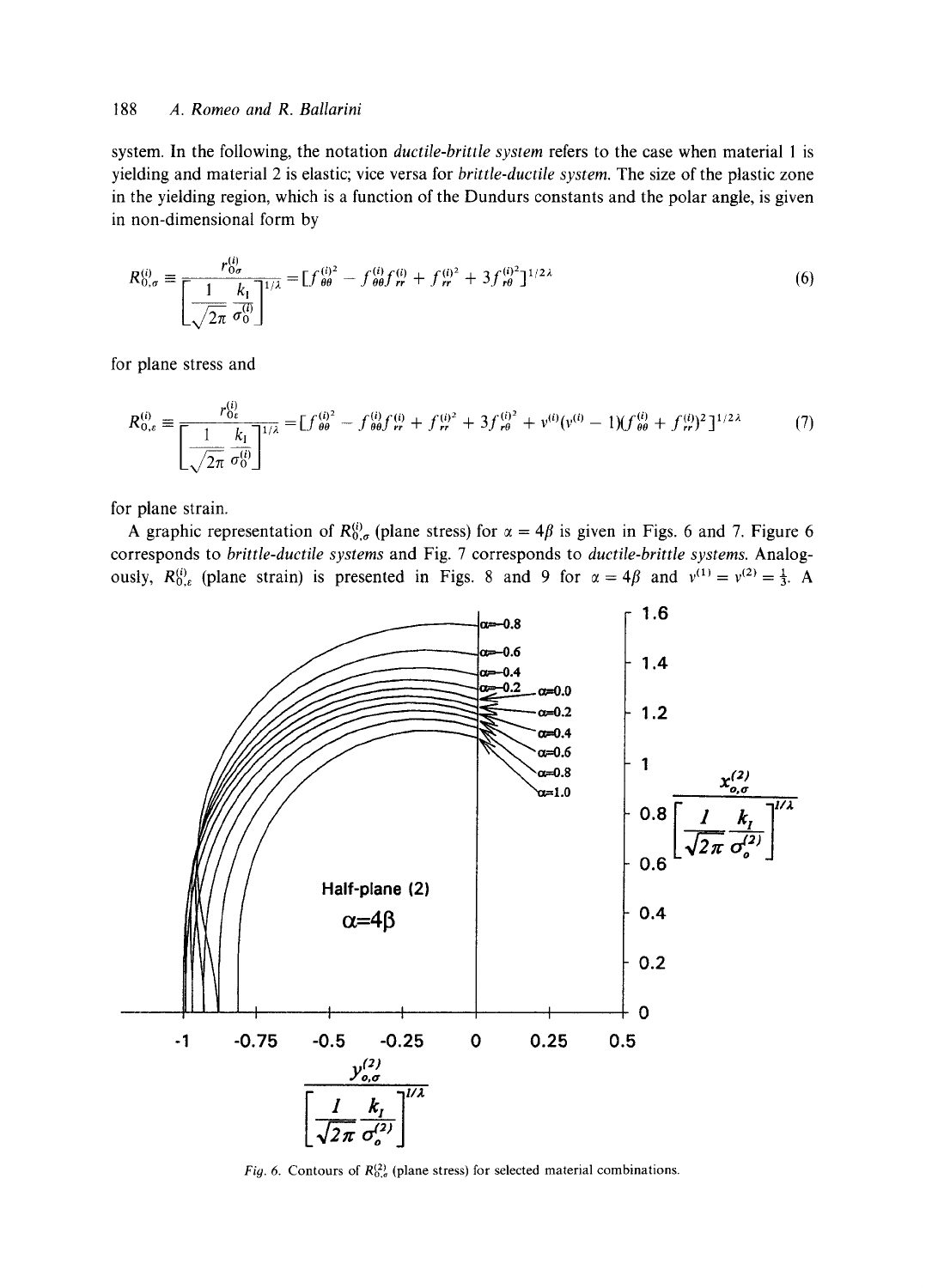

*Fig. 7.* Contours of  $R_{0,\sigma}^{(1)}$  (plane stress) for selected material combinations.



*Fig. 8.* Contours of  $R_{0,\varepsilon}^{(2)}$  (plane strain) for selected material combinations.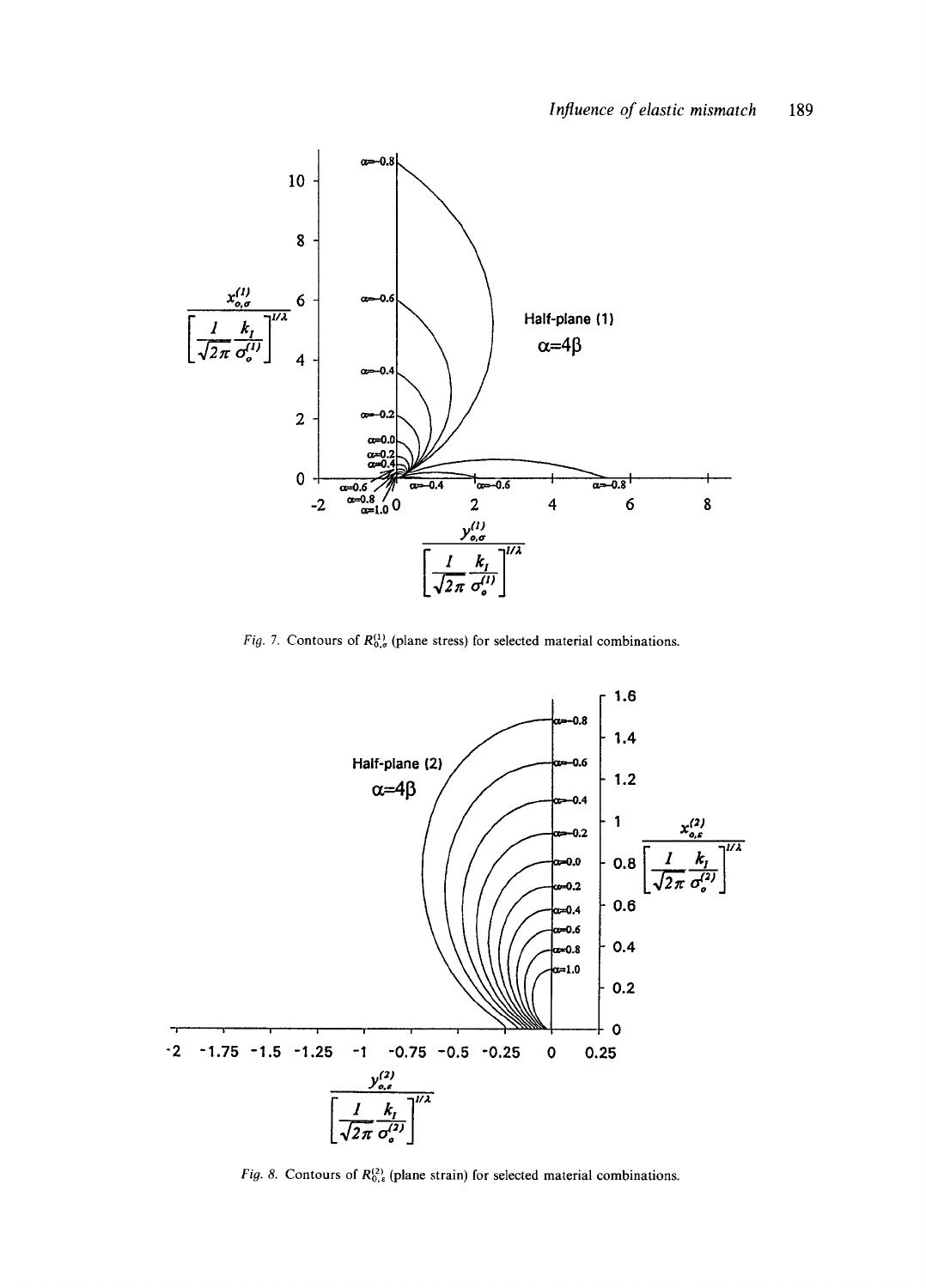

*Fig. 9.* Contours of  $R_{0,\varepsilon}^{(1)}$  (plane strain) for selected material combinations.

comparison of Fig. 6 and Fig. 8 shows that the contours of  $R_{0,\sigma}^{(i)}$  are consistently larger than those of  $R_{0,\varepsilon}^{(i)}$ ; the difference tends to decrease as  $\alpha \to -1$ . However, it is important to note that these plots are not truly indicative of the effects of elastic mismatch on the location of the elastic-plastic boundary, since the stress intensity factor  $k_i$  which is strongly dependent on the elastic properties of the bimaterial system, is at this point indeterminate. In order to use (6) and (7) the stress intensity factor must be calculated for a specific crack geometry and applied loading. This is done next for a Griffith crack loaded by uniform pressure.

#### **3. Elastic-plastic boundary for a finite-length crack**

Under the assumption of small-scale yielding, (6) and (7) provide a method of estimating the size of the plastic zone induced by finite length cracks, for which a stress intensity factor and a characteristic length are specified.

The problem of a crack of finite length  $2a$  (Fig. 10) impinging perpendicularly on the bimaterial interface and loaded by a constant pressure  $\sigma$  can be formulated using the Green's function for the stress along the crack line produced by an edge dislocation. This approach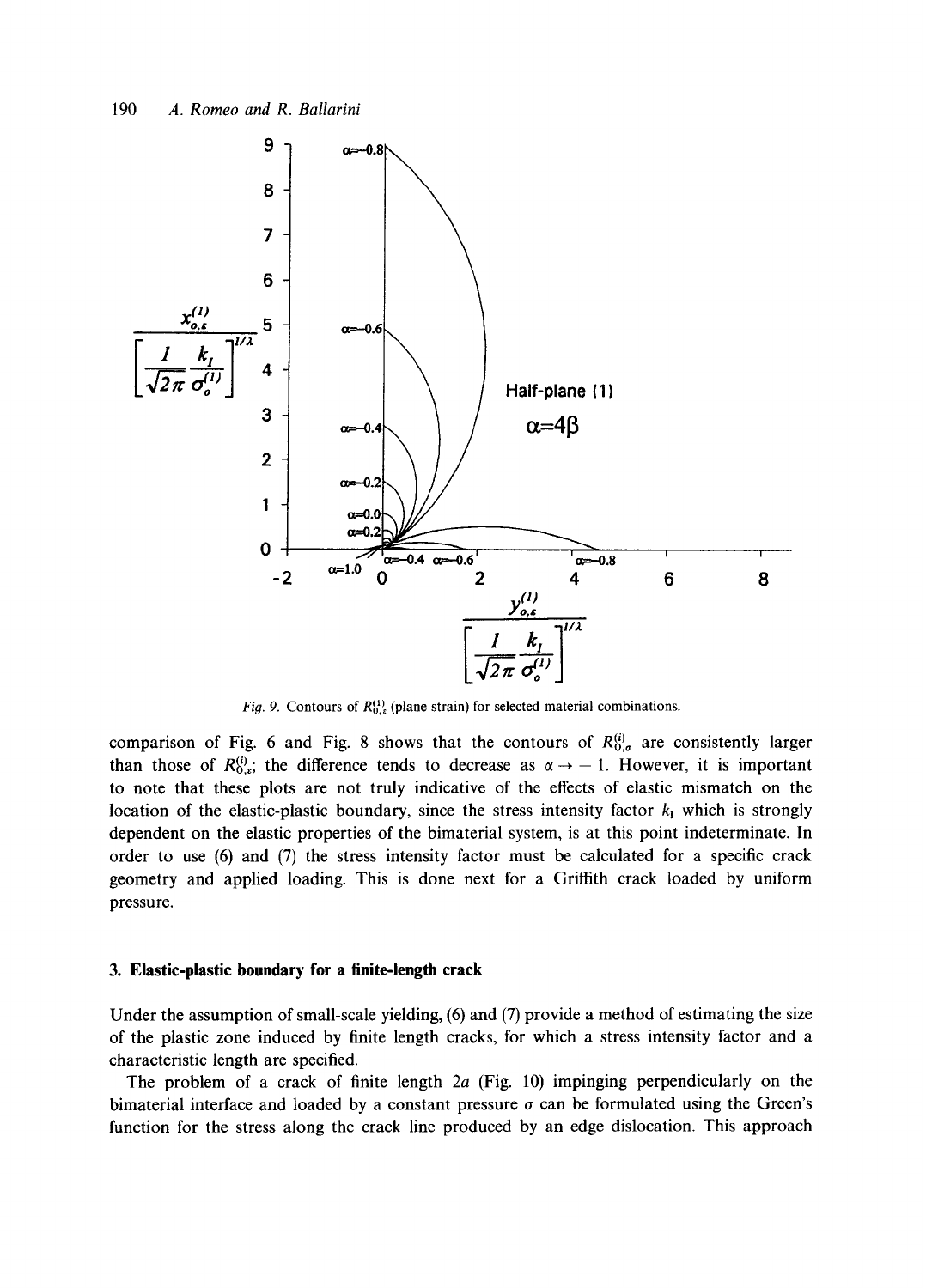

*Fig. 10.* Crack of length 2a loaded by a constant pressure and terminating at the interface.

results in the following system of integral equations [6]

$$
\sigma - \frac{2\mu_1}{\pi(\kappa_1 + 1)} \int_0^{2a} b(\xi) \left[ \frac{1}{y - \xi} + \frac{\alpha + \beta^2}{1 - \beta^2} \frac{1}{y + \xi} + \frac{2(\alpha - \beta)}{1 + \beta} \frac{\xi(y - \xi)}{(y + \xi)^3} \right] d\xi = 0, \quad 0 \le y, \xi \le 2a,
$$
  

$$
\int_0^{2a} b(\xi) d\xi = 0,
$$
 (8)

where  $b(\xi)$  is the unknown dislocation density, defined in terms of the crack opening displacement  $[u_x]$  as  $b(\xi) = -\partial[u_x]/\partial \xi$ . The first equation (8) is a singular integral equation with a generalized Cauchy kernel that expresses the boundary condition along the crack surfaces, while the second equation is a crack tip closure condition that guarantees a unique solution.

Once the dislocation density  $b(\xi)$  is computed by solving the system of equations (8), the stress field ahead of the crack (material 2) is given by

$$
\sigma_{xx}^{(2)}(y,0) = \frac{2\mu_1}{\pi(\kappa_1+1)} \frac{1+\alpha}{1-\beta^2} \int_0^{2a} b(\xi) \left[ \frac{2\beta+1}{\xi-y} + \frac{2\beta x}{(\xi-y)^2} \right] d\xi, \quad 0 \le y, \xi \le 2a. \tag{9}
$$

The analysis of the behavior of the generalized Cauchy kernel in (9) using the Muskhelishvili technique [7] yields the expression for the non-dimensional stress intensity factor  $h(\alpha, \beta)$ 

$$
h(\alpha, \beta) = \frac{k_1}{\sigma \sqrt{\pi a^{\lambda}}} = \psi \frac{\kappa_1 + 1}{2\mu_1} \hat{b}(0);
$$
  

$$
\psi \equiv \frac{2\mu_1}{\kappa_1 + 1} \frac{1}{\sin(\lambda \pi)} \left(\frac{1 + \alpha}{1 - \beta^2}\right) [1 - 2\beta(\lambda - 1)],
$$
\n(10)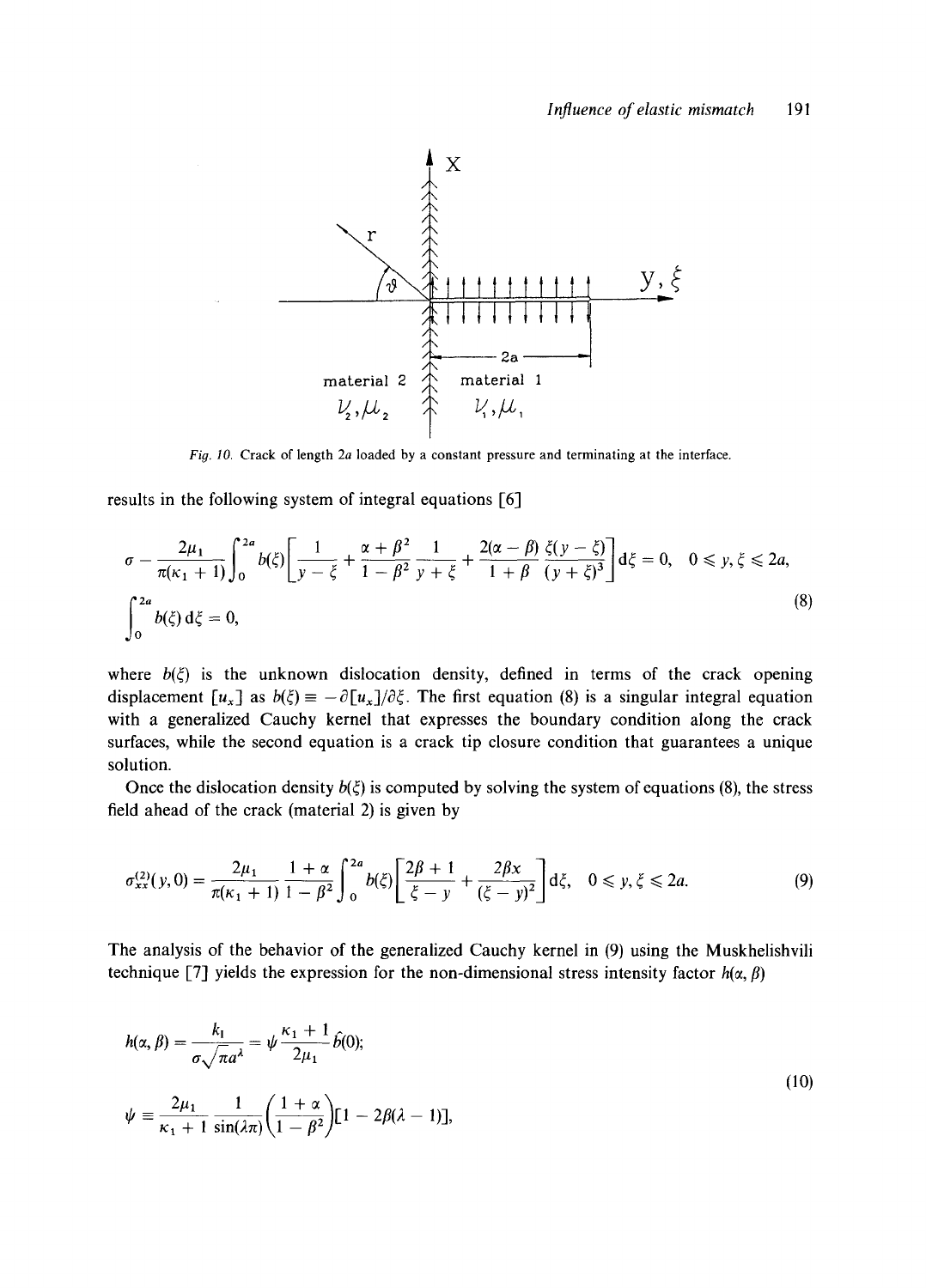

*Fig. 11.* Loci of constant h in  $\alpha - \beta$  plane.



*Fig. 12.* Elastic-plastic boundary in material 2 *(brittle-ductile system)* for selected material combinations and plane stress conditions.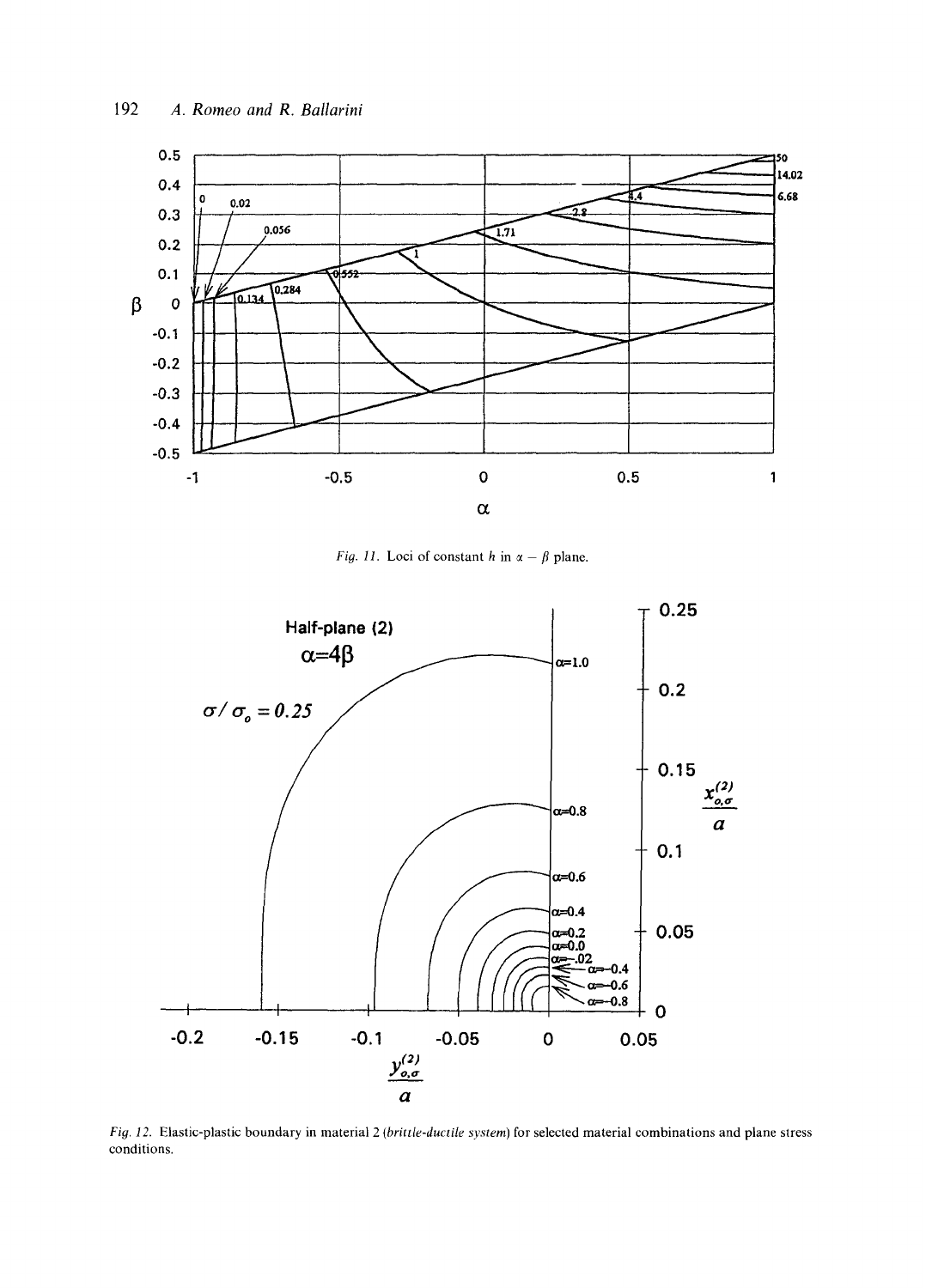where  $\hat{b}(\xi) = a^{-(1/2+\lambda)}b(\xi)\xi^{\lambda}(2a-\xi)^{1/2}$  is the regular part of the dislocation density. Upon substitution into (6) and (7), the radius of the plastic zone in the yielding material normalized by the characteristic length of the problem, a, becomes

$$
\frac{r_{0,\sigma}^{(i)}}{a} = \left[\frac{h(\alpha,\beta)}{\sqrt{2}} \frac{\sigma}{\sigma_0^{(i)}} f^{(i)}|_{\sigma}\right]^{1/\lambda} \quad \text{plane stress};
$$
\n(11)\n
$$
\frac{r_{0,\varepsilon}^{(i)}}{a} = \left[\frac{h(\alpha,\beta)}{\sqrt{2}} \frac{\sigma}{\sigma_0^{(i)}} f^{(i)}|_{\varepsilon}\right]^{1/\lambda} \quad \text{plane strain};
$$
\n(12)

The singular integral equation was solved numerically using two techniques: the first approximated  $\hat{b}(\xi)$  with Jacobi polynomials [6], and the second with piecewise quadratic polynomials [8]. The results presented subsequently represent an agreement between the two methods to three significant figures.

Equations (11) and (12) show that the stress intensity factor and the strength of the singularity play a key role in the location of the elastic-plastic boundary. The loci of equal  $h$  in the  $\alpha$ ,  $\beta$ -plane are shown in Fig. 11. A comparison of Fig. 11 and Fig. 2 shows that higher values of  $\alpha$ (or of the ratio  $\mu_2/\mu_1$ ) are associated with large values of h and smaller values of  $\lambda$ . Therefore, within the limits of small scale yielding conditions, two competing mechanisms contribute to the size of the plastic zone as the stiffness of material 2 is increased relative to the stiffness of



*Fi 9. 13.* Elastic-plastic boundary in material 1 *(ductile-brittle system)* for selected material combinations and plane stress conditions.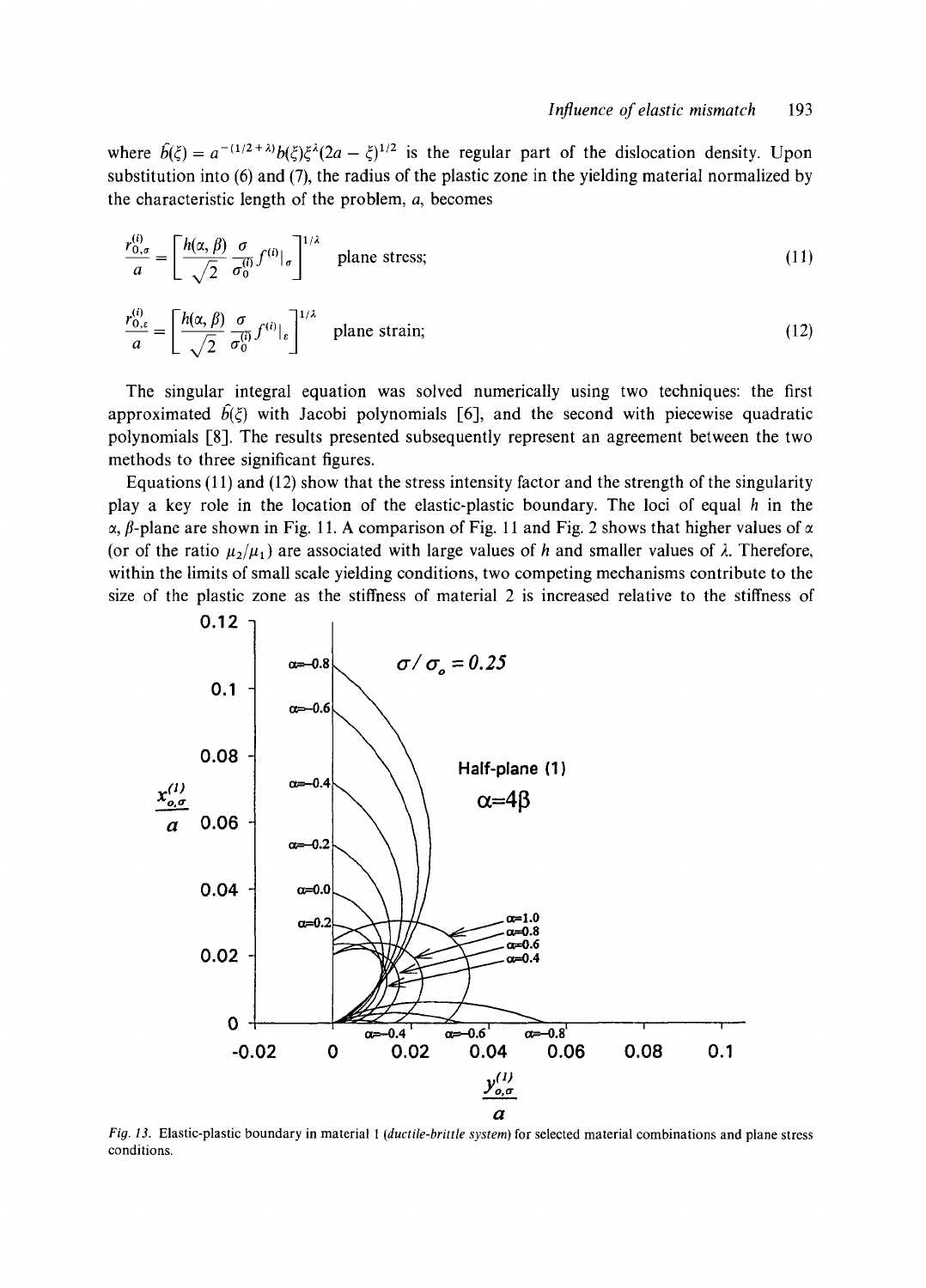

*Fig. 14.* Elastic-plastic boundary in material 2 *(brittle-ductile system)* for selected material combinations and plane strain conditions.



*Fig. 15.* Elastic-plastic boundary in material 1 *(ductile-brittle system)* for selected material combinations and plane strain conditions.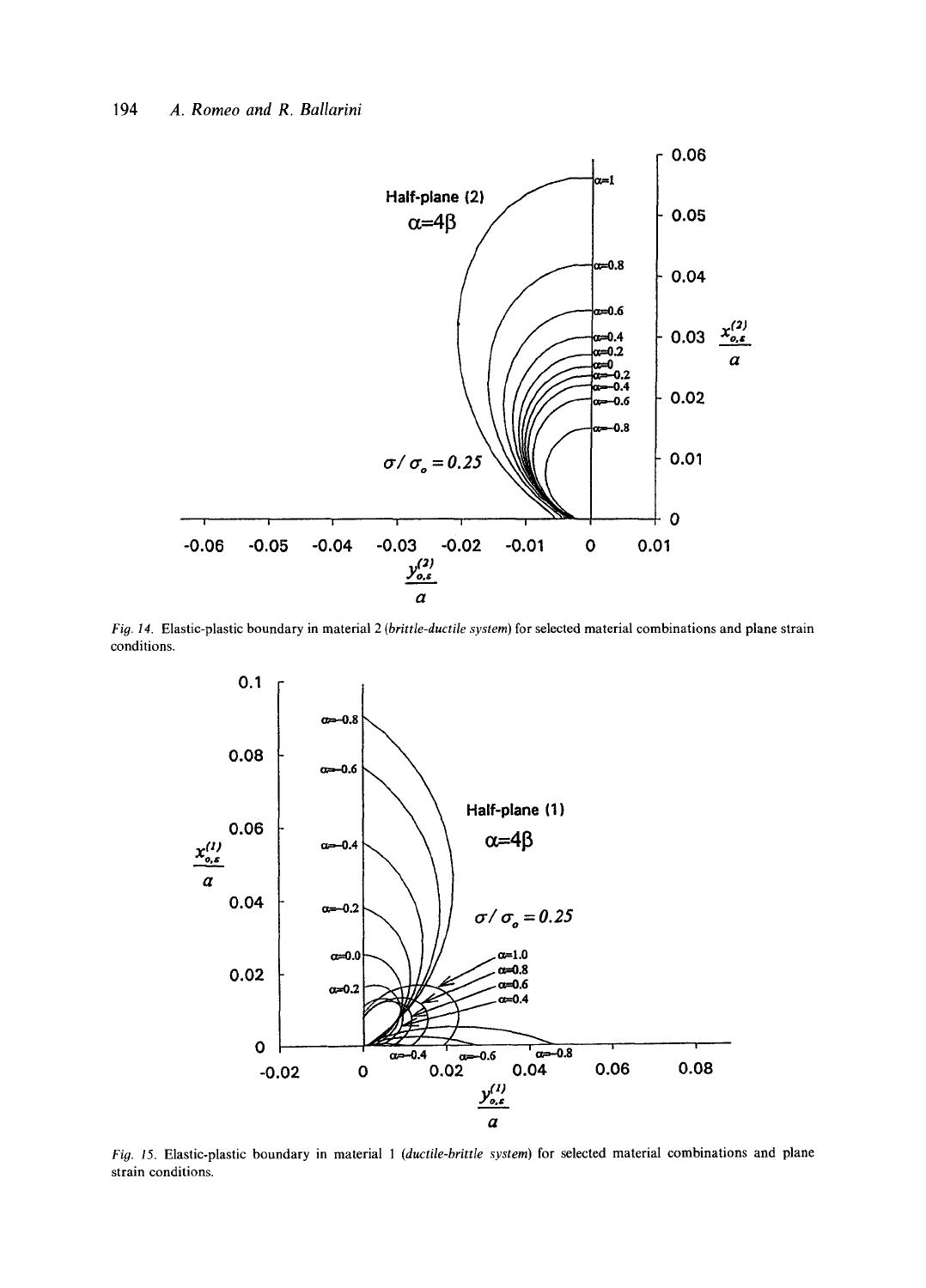

*Fig. 16.* Maximum extent of the plastic zone in the yielding material for different bimaterial systems.

material 1; while the stress intensity factor tends to increase, the strength of the crack tip singularity decreases.

The dependence of  $r_{0,\sigma}^{(i)}$  (plane stress) on the elastic mismatch is shown in Figs. 12 and 13 for selected values of  $\alpha = 4\beta$  and  $\sigma/\sigma_0 = 0.25$ . These plots clearly show that the extent of the elastic-plastic boundary for a *brittle-ductile system* (Fig. 12) is a strong monotonically increasing function of  $\alpha$ . However, for a *ductile-brittle system* (Fig. 13) the scenario is complicated as a result of the compressive radial stress field. In particular, in the latter case the plastic zone expands rapidly as  $\alpha$  increases from  $-1$  to  $\sim -0.8$  and then it tends to decrease. Note that in the limit as  $\alpha \rightarrow -1$  or  $\mu_2/\mu_1 \rightarrow 0$  (which means that the crack has reached a free surface), the stress intensity factor approaches zero as well as the size of the plastic zone. The ratio  $\sigma/\sigma_0 = 0.25$  was chosen so that small-scale yielding conditions hold for the case of a homogeneous system ( $\alpha = \beta = 0$ ).

The elastic-plastic bondary for plane strain conditions is plotted in Figs. 14 and 15, where again  $\sigma/\sigma_0 = 0.25$ ,  $\alpha = 4\beta$  and  $v^{(1)} = v^{(2)} = \frac{1}{3}$ . Considerations similar to the ones made for plane stress conditions hold also for this case. As expected, the size of the plastic zone is larger for plane stress than for plane strain.

The maximum size of the plastic zone in the ductile component as a function of  $\alpha = 4\beta$  for plane stress and plane strain is shown in Fig. 16, in which  $\sigma = 0.25\sigma_0$ . Note that Fig. 16 presents for each value of  $\alpha$  the corresponding maximum extent of the plastic zone, which may occur at different polar angles, depending on the level of elastic mismatch.

# **4. Conclusions**

The location of the boundary of the plastic zone induced by a finite length crack perpendicular to a bimaterial interface is very sensitive to the elastic properties of the two bonded half-planes. The key parameters that control the relative size of the yielded region are the stress intensity